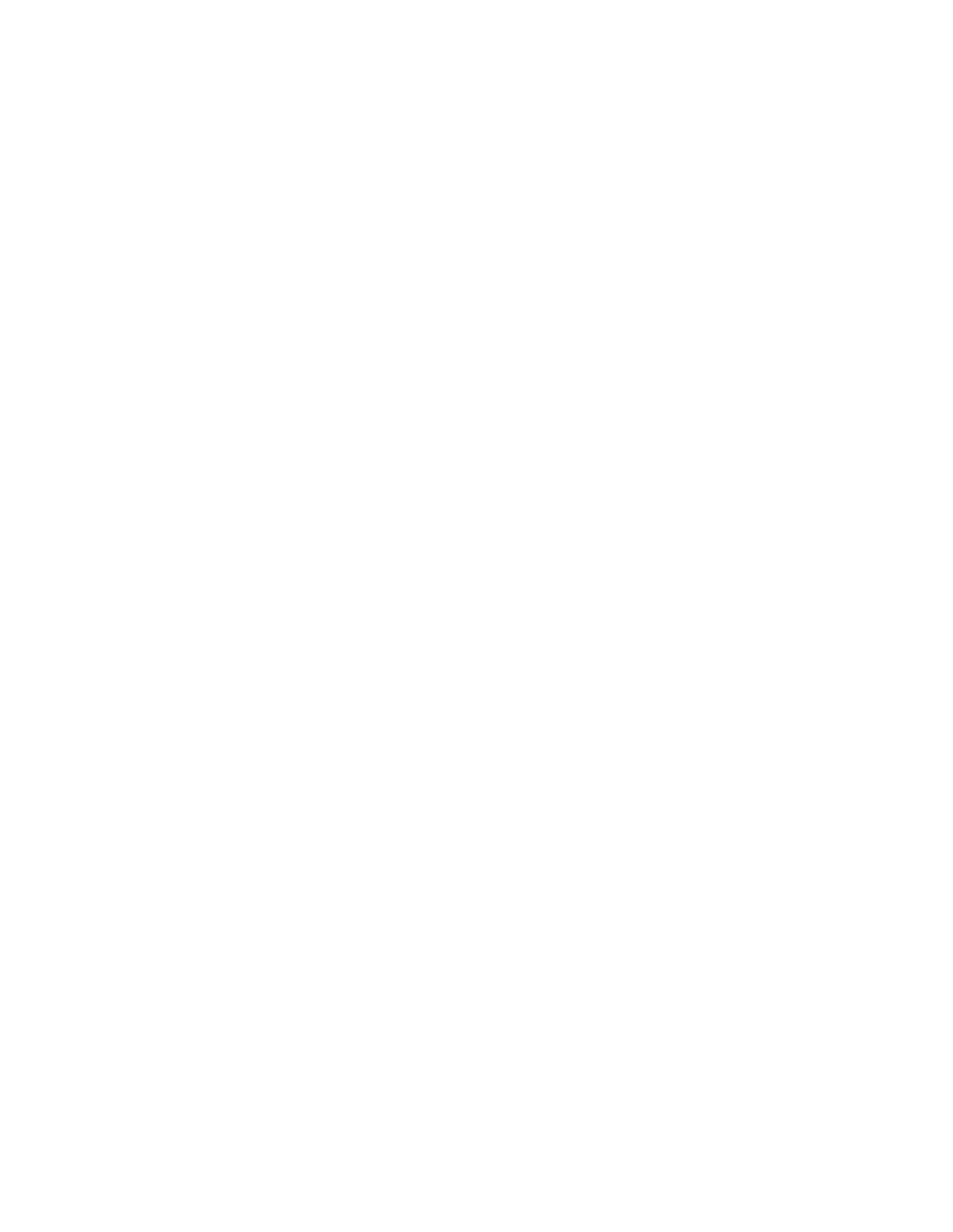

### *Fact Sheet* **AIR QUALITY GENERAL PERMIT TO CONSTRUCT CONCRETE BATCH PLANTS**

**Purpose of this Fact Sheet** – This fact sheet outlines basic information regard ing the General Perm it to Construct, frequently asked questions and instructions on how to request coverage under the General Permit to Construent of order under the Gen eral Pe rmit to Constru ct f or Concrete Batch Plants. The fact sheet is not a permit and should be used as a guide only. For additional information on specific regulatory and administrative requirements, see the General Permit to Construct document for concrete batch plants or contact the Maryland Department of the Environment, Air and Radiation Management Administration at (410) 537-3230.

All installations that are potential so urces of air pollution are regul ated and required to obtain a perm it or appr oval from t he Maryla nd Departm ent of the Environm ent ("the



Department"), except those installations that are specifically exempt under the State's Air Quality Re gulations, Code of Maryland Regulations (COMAR) 26.11.02.10. To allow faster processing of permits, the Departm ent has decided to regulate certain s mall stationary s ource instal lations throu gh the issua nce of Air Quality General Permits to Construct.

### **1. Do I need a permit for a concrete batching plant?**

You do need a Permit to Construct before building a new concrete batch plant. However, the facilities that meet the requirements as specified in this Air Quality General Permit to Construct (see item #4) can take advantage of this new simplified permit.

### **2. What is an Air Quality General Permit to Construct?**

Air Quality General Per mits to Con struct enable businesses to acquire environm entally sound permits fast. The Air Qual ity General Permits to Construct increase the efficiency of the Departm ent's perm itting pr ocess throu gh the issu ance of generic pe rmits to categories of sources which are generally very sim ilar in operation, equipm ent installation and emissions characteristics.

### **3. What is special about a General Permit to Construct for Concrete Batching Plants?**

A General Perm it to Construc t for Concrete Ba tch Plants w ill cover your new concrete batch plant. Before, a facility had to obtain an individual Permit to Construct by filling out the m ulti-page Applica tion f or a Pe rmit to Construct Manufacturing Equipm ent (AMA-5). The applicant would then need to wa it to be invoiced. Concurrently a perm it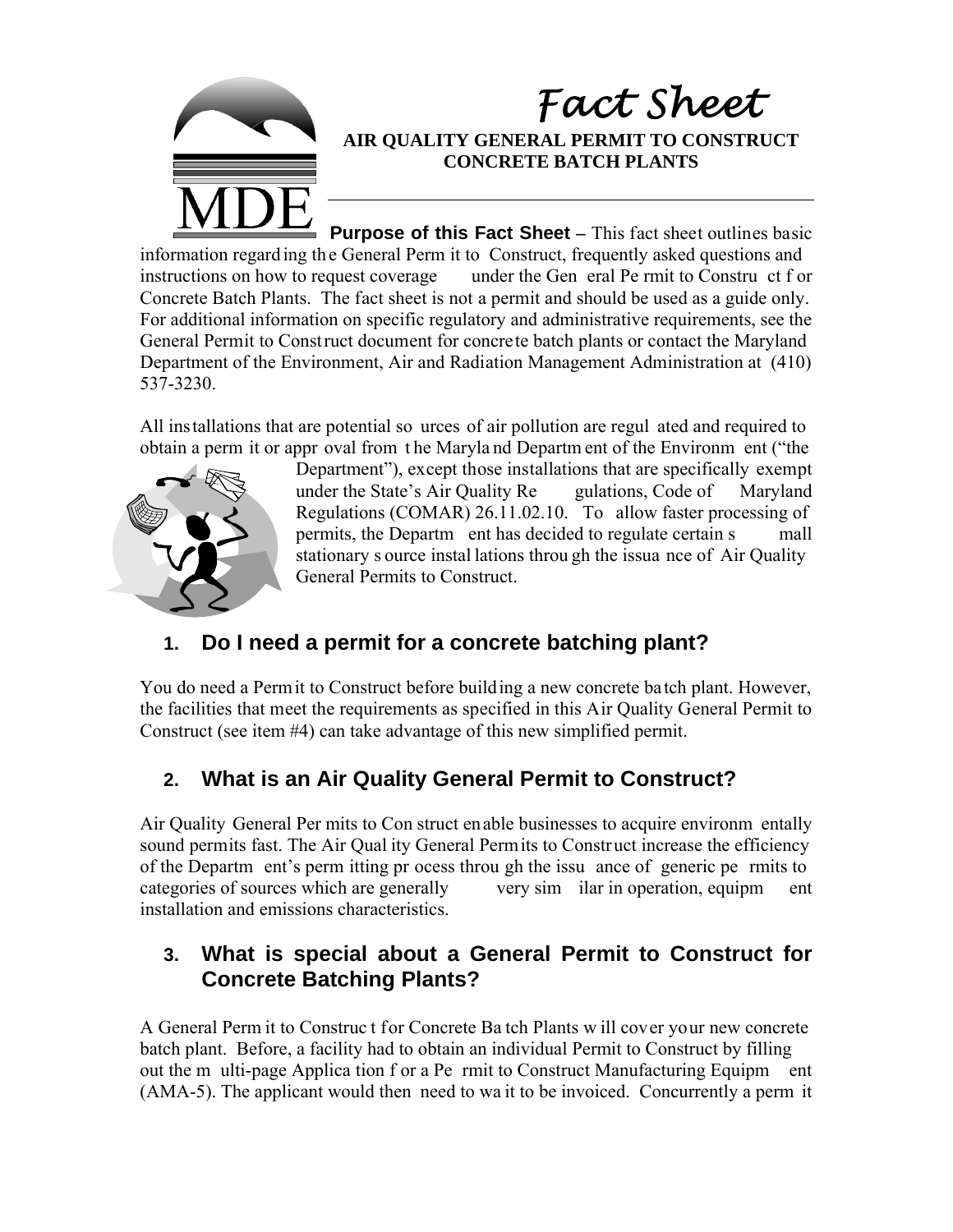engineer would draft a Permit to Construct for the concrete batch plant for internal review and approval. Once the invoice is paid and all internal review of the draft perm it is completed, the indiv idual Perm it to Construc t for that concrete batch plant could be issued. This process could take up to three months.

Now a General Perm it to Construct for a Concrete Batch Plant can be obtained the same day by completing a short application and pa ying the f ee for the Gene ral Permit. The applicant ke eps the par t of the General Pe rmit Applica tion that contains the pe rmit conditions and requirem ents. After the Depart ment reviews the application and verifies payment, a lette r from the Departm ent is s ent to the applic ant informing them that they have completed the app lication and paid f or a General Per mit to Construc t a Concrete Batch Plan t. *The letter from the Department and the conditions from the application serve as the facility's General Permit to Construct for that concrete batch plant and should be kept on-site.* 

### **4. Is my facility eligible for this type of General Permit?**

In order to be eligib le for this type of General Perm it, your f acility m ust m eet the following requirements:

& The facility does not manufacture concrete or cement products **(**such as cinder block, concrete pipes, etc); and

The facility does not use dry concrete or Portland cement in a manufacturing process other than the production of wet concrete.

Facilities that do not meet the above requirements are not eligible for this General Permit. They m ust, inste ad, o btain an in dividual Pe rmit to Construc t. Ple ase contact the Department for more information on how to obtain an individual Permit to Construct.

### **5. What is meant by "concrete batch plant"?**

A concrete batch p lant is a f acility that m ixes water, Por tland cement, fine and co arse aggregates to form wet concrete. Concrete batch plants can add water, Portland cement, fine and co urse agg regates into a m ixer truc k, or the concrete m ay be prepared in a central mix drum and transferred to a truck for transport.

The prim ary air pollu tant as sociated with co ncrete batch plants is particulate m atter. The only point sources associated with a concrete batching plant are the storage silos for cement and pozzolan m aterials. These sto rage silo s ar e typica lly passively vented through a bin vent filter to remove airborne particulate matter.

Fugitive so urces inclu de the tran sfer of sand and aggregate, truck loading, mixer loading, vehicle traffic, and wind erosion fr om stockpiled m aterials. The a mount of fugitive em issions is dependant on the su rface m oisture content of the cement, pozzolans, sands, aggregates and other additives used.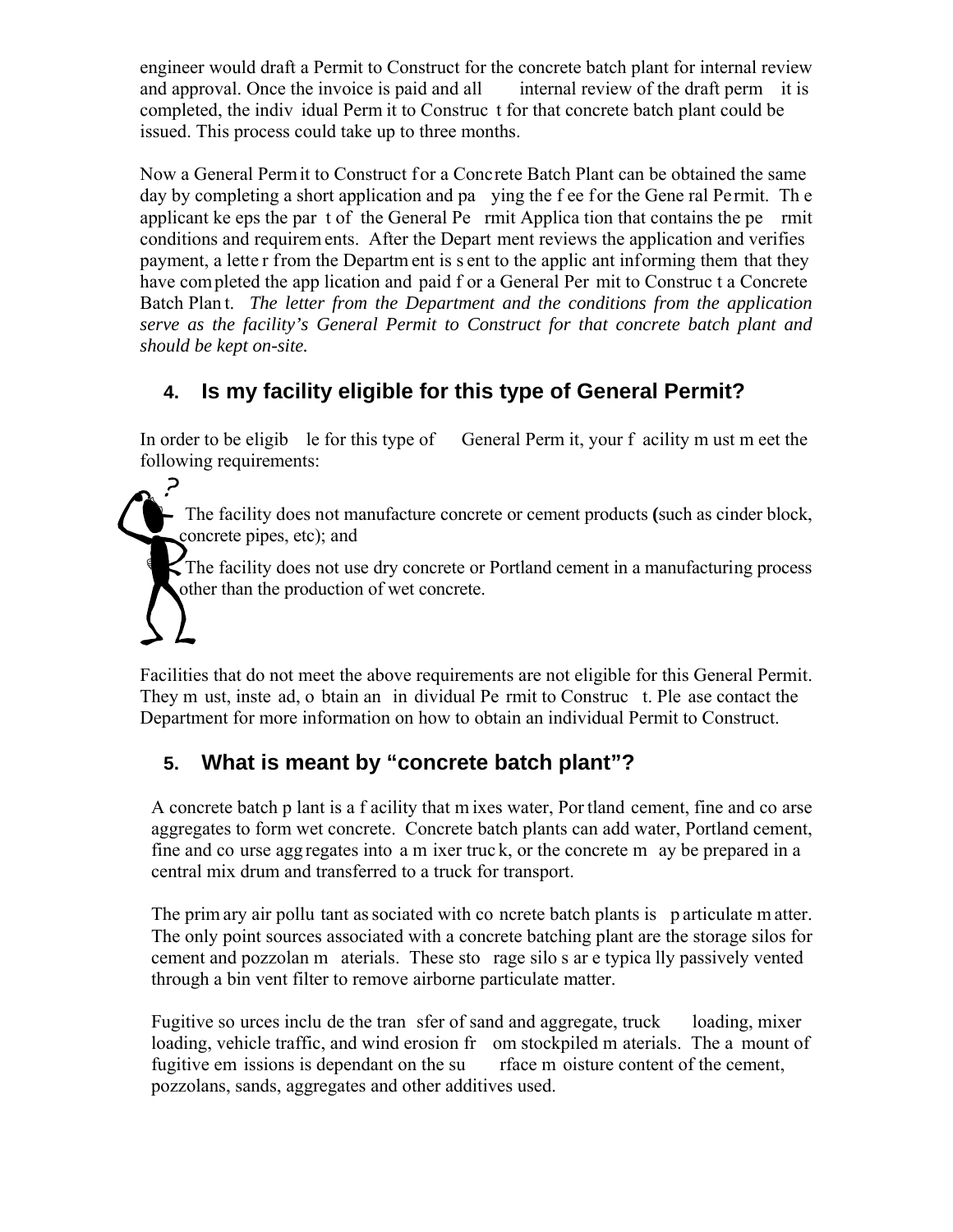Another significant potential fugitive particulate emission source are unpaved roadways and work areas. Em issions from unpaved ro adways are generally controlled through the use of a water truck, mud grates and proper roadway maintenance.

Types of controls used to capture or s uppress particulate m atter e missions from the concrete batch plant include: water spra ys, enclosures, hoods, curtains, shrouds, moveable or telescoping chutes, and crusti ng agents or other approved dust suppression chemicals.

### **6. How much does this General Permit cost?**

The permit fee is \$250 for this General Perm it. This is a one-time e fee. There are no other fees associated with this permit.

### **7. What if I want to expand my facility beyond the limits of the General Permit?**

You will ha ve to ob tain an ind ividual Permit to Construct for any n ew equipment that does not qualify for one of th e nine General Permit categories. A new General Pe rmit to Construct must be obtained for each new concrete batch plant at the facility. The facility may obtain other General Permit(s) to Construct for any new eligible equipment.

You cannot have a General Perm it and an in dividual Perm it to Cons truct at the sam e facility covering the sam e equipment. Ho wever, equipment given a General Permit to Construct can be placed under an individual Permit to Construct in certain circumstances. The individual Perm it to Construct would in such cases supercede the p revious General Permit to Construct.

### **8. How do I apply for a General Permit?**

In order to obtain coverage, you must get a General Permit to Construct Package from the Department and com plete the included Reque st for Coverage Form . You can get a General Permit to Construct package from the Department by:

- $\qquad$  Calling the Department at (410) 537-3230
- $\qquad$  Downloading it from the Departm ent's web site at [www.mde.state.md.us/airpermits](http://www.mde.state.md.us/programs/Permits/AirManagementPermits/AirQualityGeneralPermit/Pages/index.aspx)
- Writing to the Department at: Maryland Department of the Environment Air and Radiation Management Administration 1800 Washington Blvd, STE 720 Baltimore, MD 21230-1720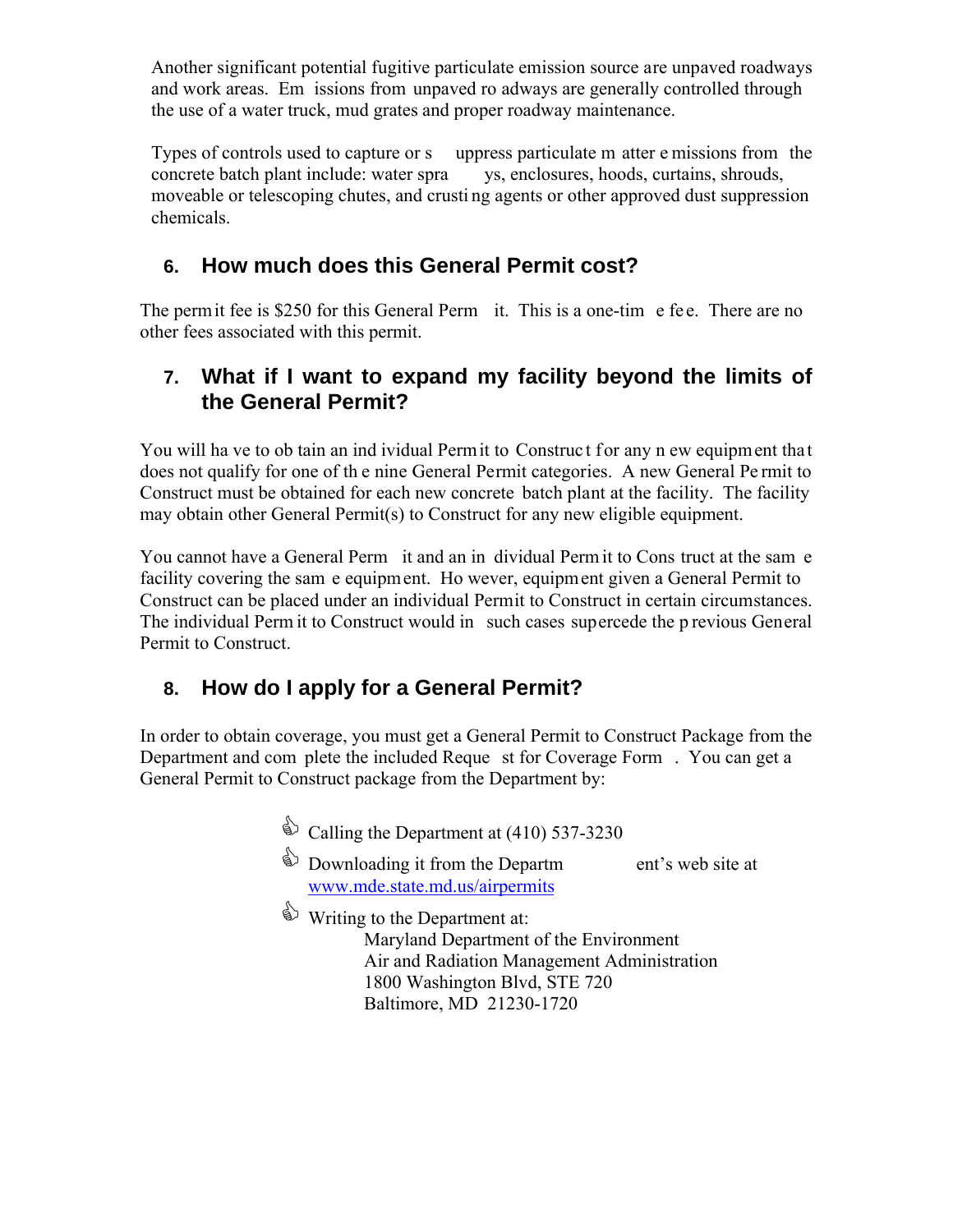Fill out the Request for Coverage form completely, make a \$250 check payable to MDE Clean Air Fund, and submit the Request for Coverage form with the payment to:

MDE/ARMA PO Box 2037 Baltimore, MD 21203-2037

The rest of the General Permit to Construct Package, including the General Permit document with conditions, should be kept on-site along with the confirmation letter subsequently received from the Department.

### **9. When will my coverage begin?**

Coverage will begin on the day that you submit a complete application with full payment. If the application is incomplete, inaccurate or if the permit fee is not paid, coverage under the General Permit will be considered void. You will also not be covered if your facility does not meet the restrictions of this General Permit.

### **10. Will I receive a Permit to hang on the wall?**



*If you have additional questions, please call the Department at (410) 537-3230.*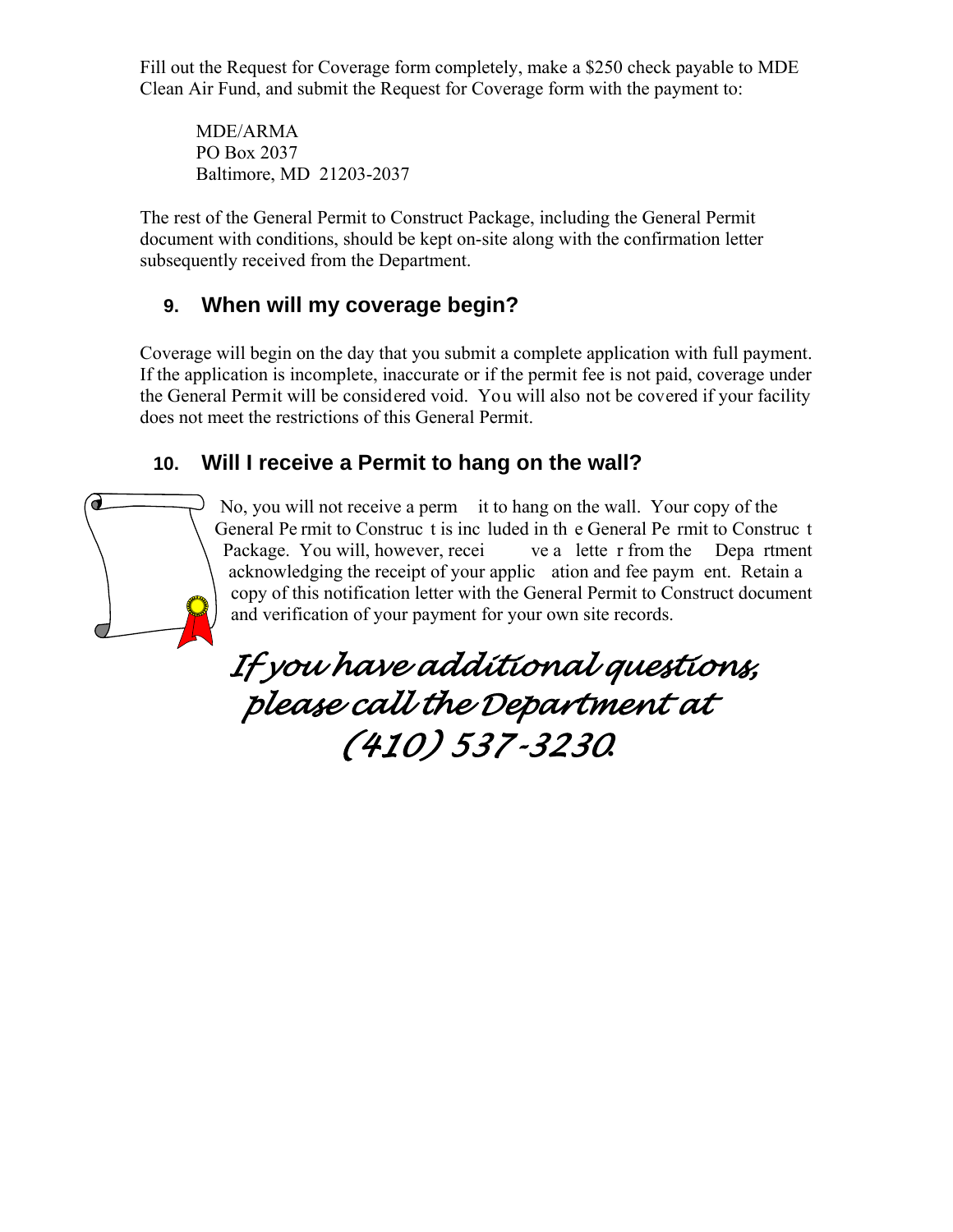#### **Index**

- Part I Applicability
- Part II Definitions
- Part III Specific Requirements for Concrete Batch Plants
- Part IV General Requirements
- Part V Request for Coverage Requirements

#### **Part I Applicability**

- A This permit applies only to concrete batch plants
- B This permit does not apply to:
	- (1) Sources that manufacture dry concrete or cement products (such as cinder block, concrete pipes, etc), or
	- (2) Sources that use dry concrete or Portland cement in a manufacturing process.

#### **Part II Definitions**

- A "Concrete Batch Plant"- means a plant that mixes water, Portland cement, fine and coarse aggregates to form wet concrete. Concrete batch plants can add water, Portland cement, fine and course aggregates into a mixer truck, or the concrete may be prepared in a central mix drum and transferred to a truck for transport.
- B "Department" means the Maryland Department of the Environment.
- C "Facility" means the premises where the concrete batching plant is located.
- D "Opacity" means the degree to which emissions reduce the transmission of light and obscure the view of an object in the background.
- E "Permittee" means the company or business covered by this general permit.
- F "Request for Coverage" means a completed application form obtained from the Department requesting to be covered by the general permit.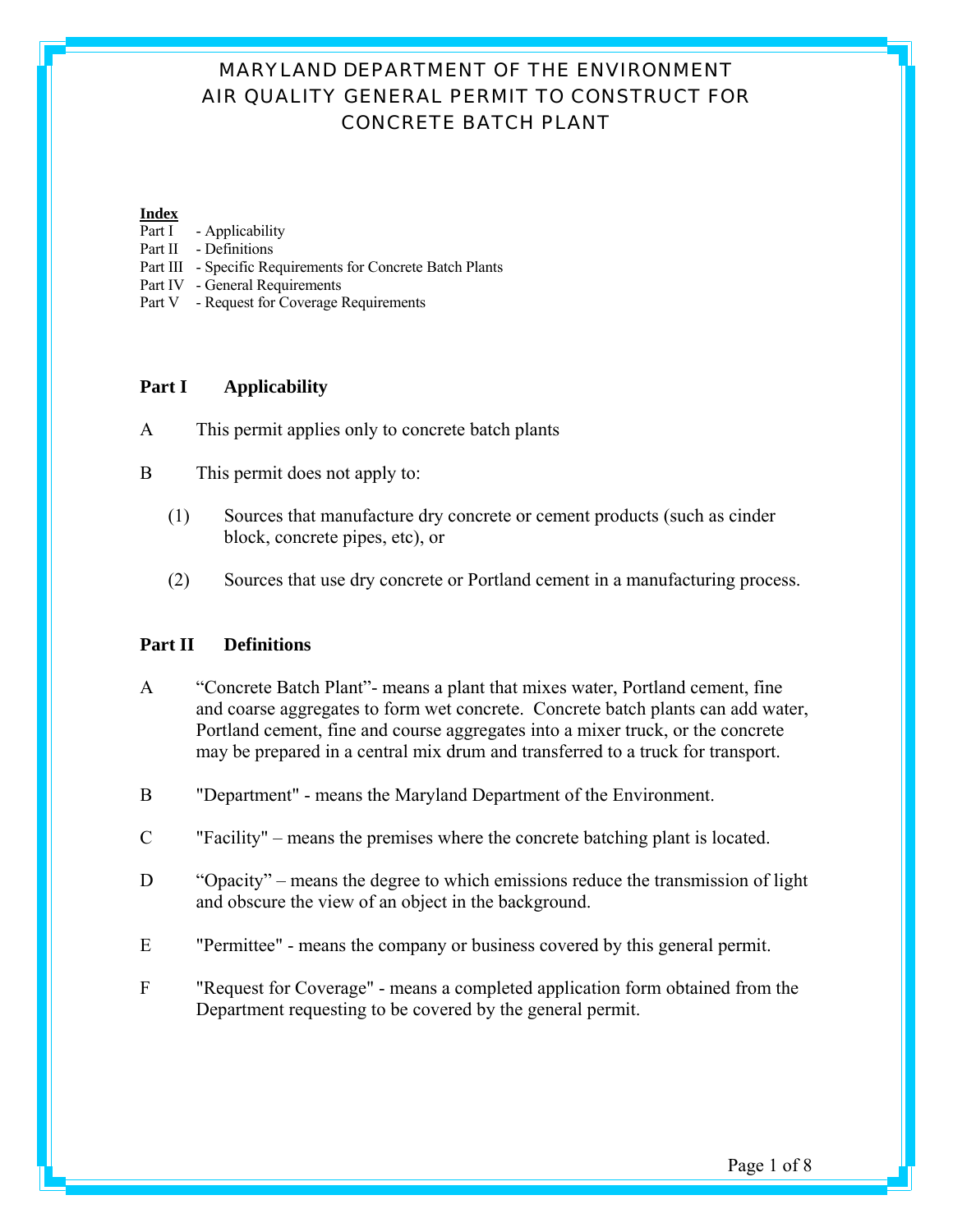#### **Part III Specific Requirements for Concrete Batch Plants**

A Control of Nuisance and Air Pollution

A concrete batch plant is subject to COMAR 26.11.06.08 and 26.11.06.09. These regulations generally prohibit the discharge of emissions beyond the property line in such a manner that a nuisance or air pollution is created.

B Control of visible emissions

A concrete batch plant is subject to COMAR 26.11.06.02C, which means that:

- (1) In Baltimore City, and Anne Arundel, Baltimore, Carroll, Harford, Howard, Montgomery, or Prince George's counties, the discharge of emissions, which are visible to human observers, other than water vapor in an uncombined form, is prohibited.
- (2) In all other counties of the State, the discharge of emissions greater than 20% opacity, other than water in an uncombined form, is prohibited.
- C Control of Particulate Matter
	- (1) A concrete batch plant is subject to COMAR 26.11.06.03B which means that:
		- (a) In Baltimore City, and Anne Arundel, Baltimore, Carroll, Harford, Howard, Montgomery, or Prince George's counties, the discharge of particulate matter emissions greater than 0.03 grains per standard cubic foot of dry exhaust gas is prohibited.
		- (b) In all other counties of the State, the discharge of particulate matter emissions greater than 0.05 grains per standard cubic foot of dry exhaust gas is prohibited.
	- (2) A concrete batch plant is subject to COMAR 26.11.06.03D which requires the Permittee to take reasonable precautions to prevent particulate matter from becoming airborne from unpaved roadways and materials being handled, transported, or stored.
- D Obtain a Permit to Construct if Modifications Increase or Change the Nature of Emissions

A concrete batch plant is subject to COMAR 26.11.02.09A, which requires the Permittee to obtain a Permit to Construct if an installation is modified in such a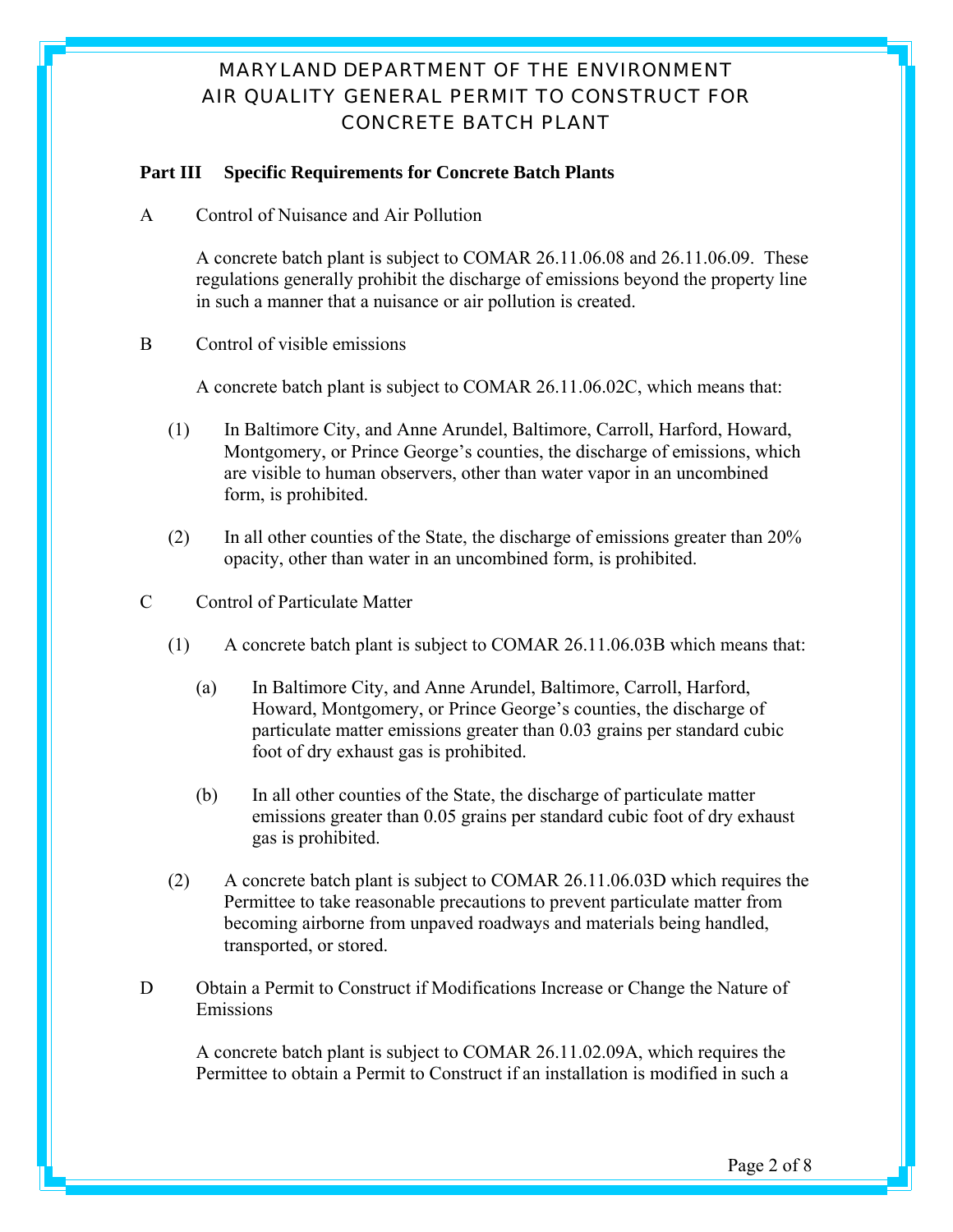manner that there is a change in the quantity, nature, or characteristics of emissions from the source from those provided in this permit

#### E Toxic Emissions

A concrete batch plant must comply with COMAR 26.11.15.06, which prohibits the discharge of toxic air pollutants to the extent that the emissions will unreasonably endanger human health.

#### **Part IV General Requirements:**

A Incorporation of Request for Coverage into permit This permit includes the completed one page Request for Coverage, which serves as the application for the permit. If there is any conflict between the specific and general requirements (Parts II and III) and the Request for Coverage, the specific and general requirements take precedence. If there is any conflict between the specific and general requirements, the specific requirements take precedence.

#### B Effective Date/Failure to Pay Fee

 This permit is effective on the date that the Request for Coverage is completed and the permit fee is paid to the Department. If the fee is paid by check or money order and mailed to the Department, the fee is considered to be paid on the date of mailing. If the fee is paid to the Department by any manner other than by mailing a check or money order, the effective date of the permit is the date the Department receives payment. If a check or money order does not clear for any reason, the permittee will be given 30 days to make proper payment including any interest and other charges that are due. If payment is not made within this time, the permit shall be considered to have been void from the outset. In order to establish the effective date of a permit, the permittee should save the canceled check or money order receipt, a copy of the Request for Coverage, and related documents. These documents shall be provided to the Department on request.

C Applicant

 The applicant for this permit shall be the legal entity or individual that, owns or operates the proposed source for which a permit to construct is required. After the permit is effective, the applicant may be referred to as the "permittee."

#### D Location of Source

 This permit authorizes the permittee to construct and operate the installation or other source described in the Request for Coverage at the installation or other location described in the application. The permit is not valid for any other source at the described location nor is it valid for the described source at any other location.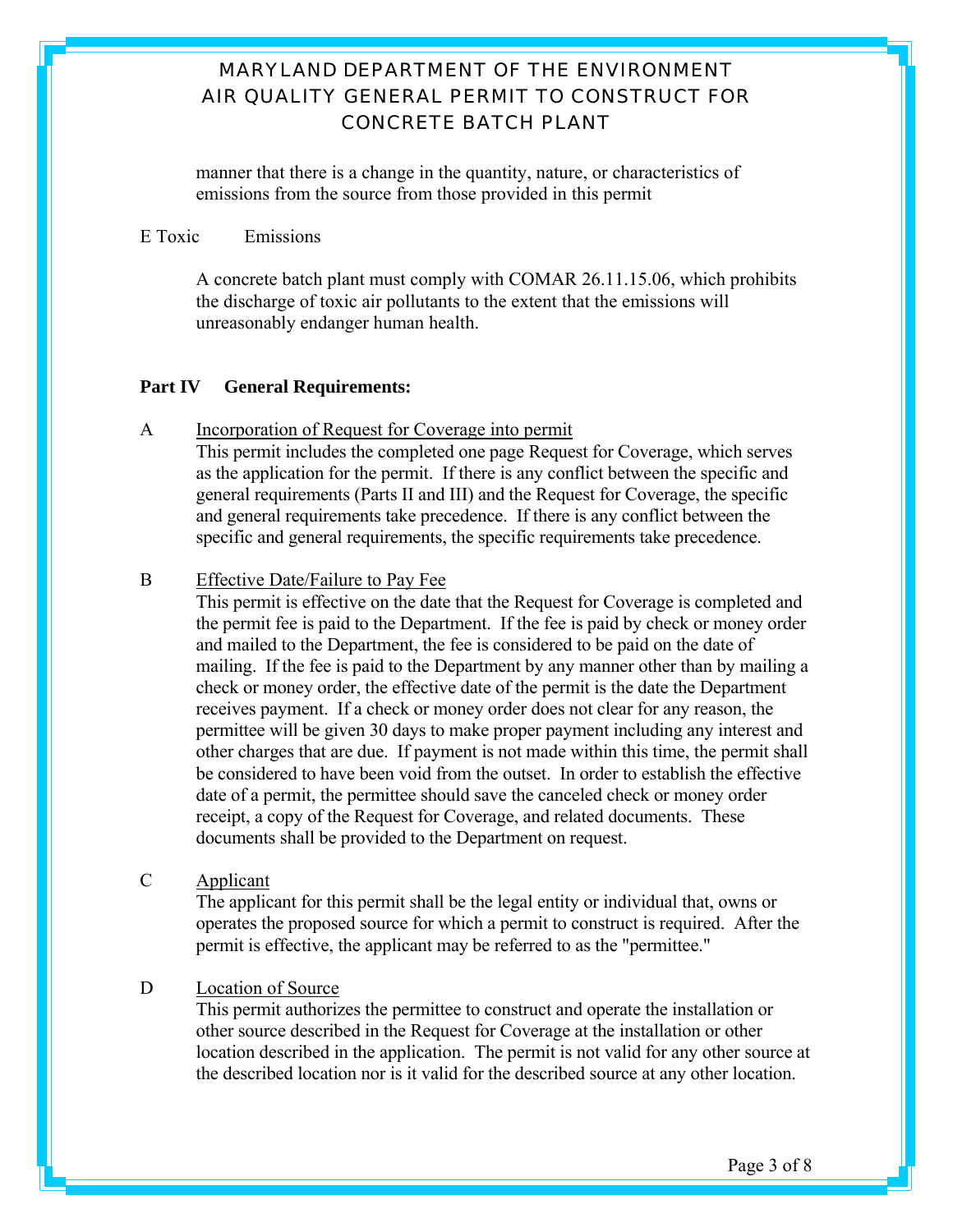#### E Duration

This permit expires as determined in writing by the Department, if:

- (1) substantial construction or modification is not commenced within 18 months after the effective date of the permit;
- (2) construction or modification is substantially discontinued for a period of 18 months after it has commenced; or
- (3) construction or modification of the source for which the permit was issued is not completed within a reasonable period after the effective date of the permit.

#### F Permit to be Available

 The permittee shall maintain this permit at the location for which the permit was issued, unless it is clearly impractical to do so, and shall make the permit immediately available to authorized representatives of the Department upon request.

G Other Permits may be Needed This permit does not constitute a permit for any activity other than expressly authorized by this permit.

#### H Permit Not Transferable

 This permit is not transferable. The permittee should provide a copy of this permit to any subsequent owner or operator. The subsequent owner or operator should contact the Department to determine if a new permit is required. The provisions of COMAR 26.11 apply to the subsequent owners or operators whether or not the source is covered by a permit.

#### I Compliance with all Laws and Regulations

 This permit does not authorize violation of any law or regulation. The permittee shall at all times comply with all applicable laws and regulations, including:

- (1) the Maryland Ambient Air Quality Control statute. Annotated Code of Maryland, Environment Article, §§2-101 et seq.;
- (2) Maryland air pollution control regulations. Code of Maryland Regulations (COMAR) 26.11, as amended by the Maryland Register;
- (3) the Federal Clean Air Act. 42 United States Code (U.S.C.) §§7401 et seq.;
- (4) federal air pollution control regulations. 40 Code of Federal Regulations (CFR) Parts 50-99, as amended by the Federal Register.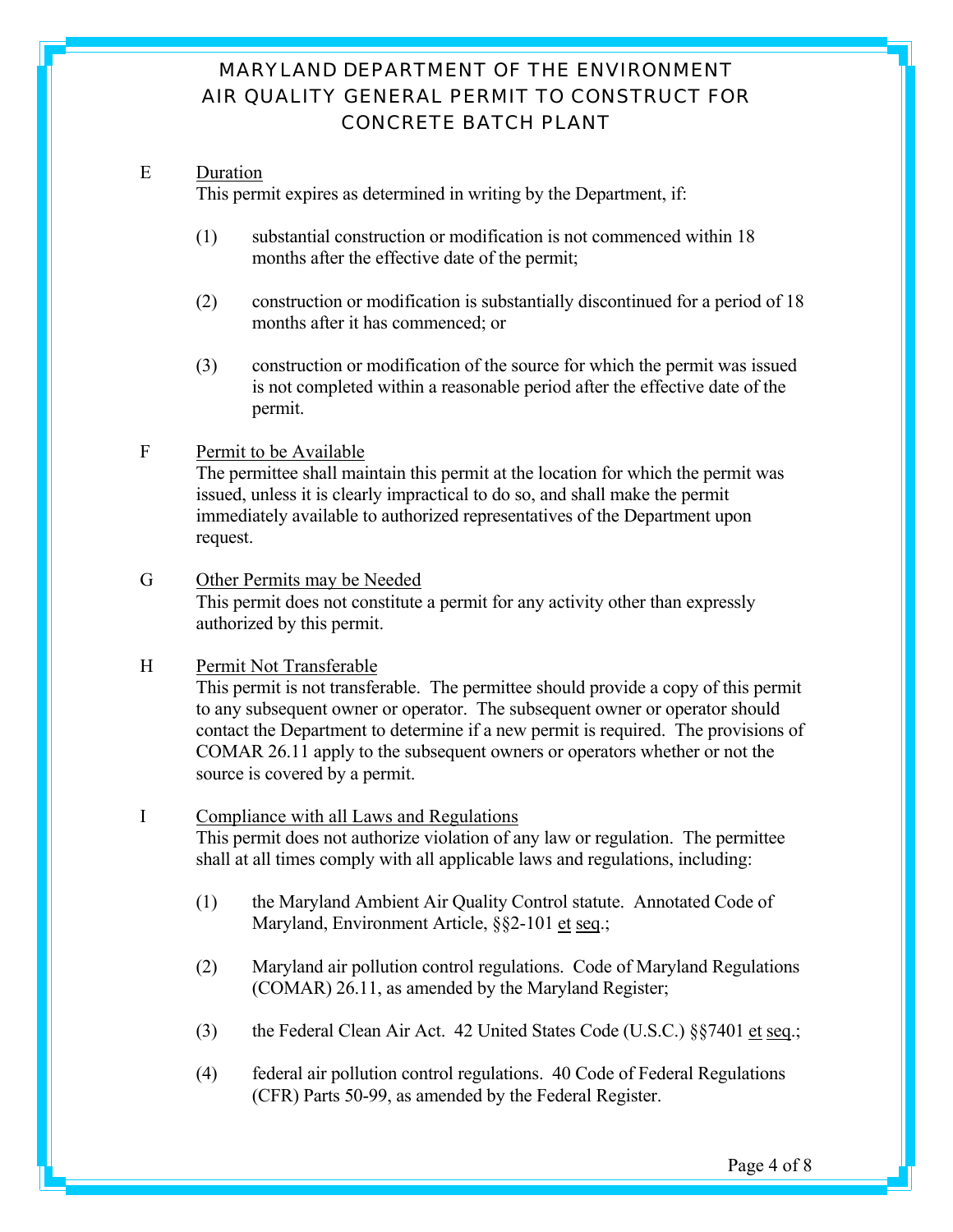#### J Odors and Other Nuisances

 This permit does not authorize construction or operation in a manner that unreasonably interferes with the proper enjoyment of the property of other persons, such as by causing unreasonable odors, or by otherwise creating air pollution.

#### K Workers' Compensation Act

 Submission of the application for this permit constitutes certification that the applicant is in compliance with the Maryland Workers' Compensation Act, as required by The Annotated Code of Maryland, Environment Article, §1-202, and Labor and Employment Article, Title 9. The permit shall be considered to have been void from the outset if this certification is invalid.

#### L Modifications

 A "modification" normally means any physical change in, or change in the operation of, an installation which causes a change in the quantity, nature or characteristics of emissions from the installation. However, this term excludes routine maintenance and routine repair, and increases in the hours of operation or in the production rate, unless these increases are prohibited under any permit or approval issued by the Department.

 A modification to the facility for which this general permit to construct applies is prohibited. Before making such a modification, the permittee must apply for and obtain an individual permit to construct if the source would no longer be eligible for a general permit to construct.

#### M Inspections/Right of Entry

 Inspectors and other authorized officials from the Department or the appropriate local health or environmental department shall be allowed access to the property where the source is constructed or modified at any reasonable time for the purpose of determining compliance with this permit and applicable air pollution control laws and regulations, including:

- (1) inspecting all activities authorized by this permit;
- (2) taking samples of materials or other substances stored or processed at the property or discharged or otherwise removed from the property;
- (3) inspecting any monitoring equipment required by the permit and applicable laws and regulations;
- (4) having access to and copying any records related to the Department's determination of compliance, including all documents required to be kept by this permit and by applicable laws and regulations; and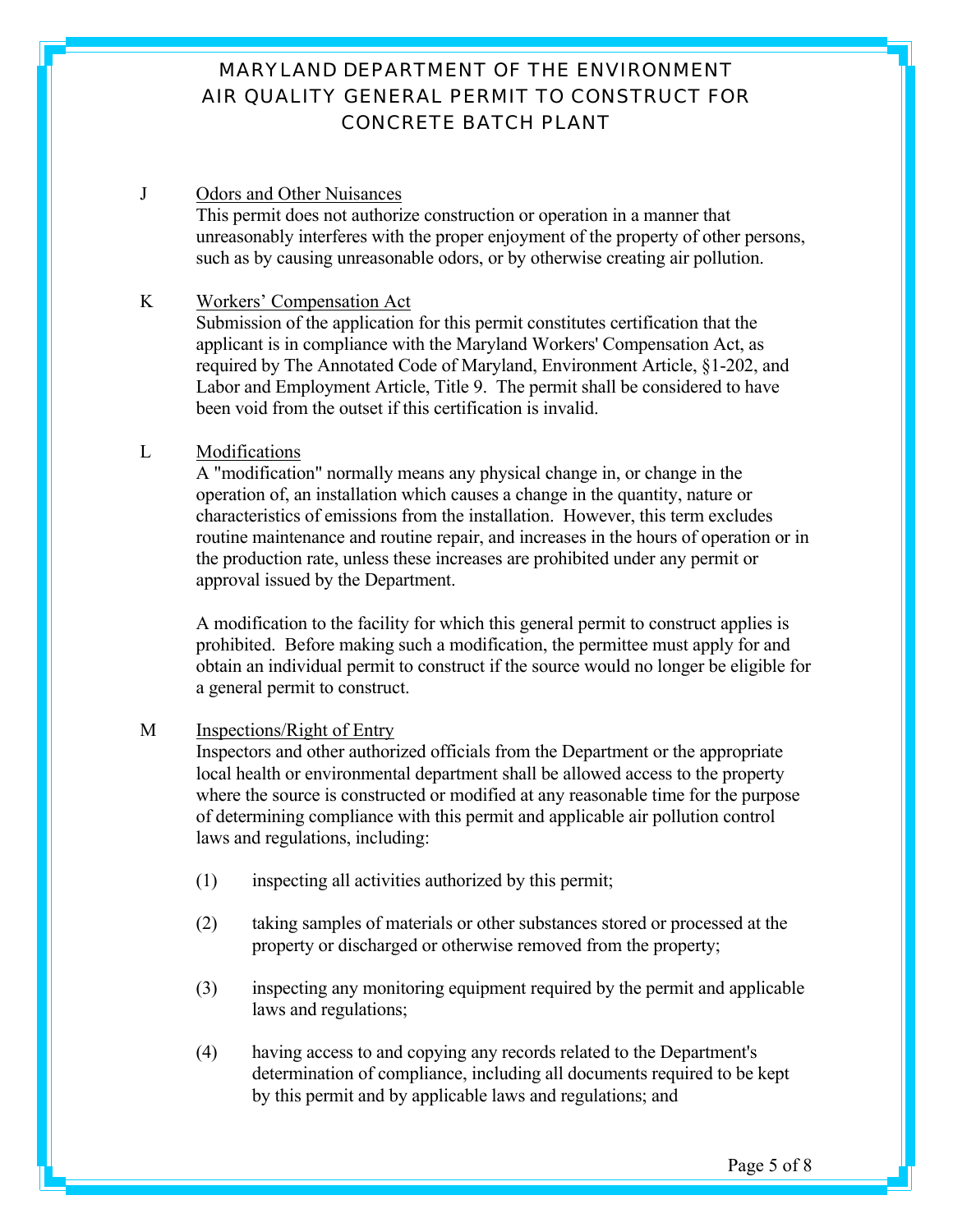(5) taking photographs and making video recordings.

#### N Duty to Provide Information

 The permittee shall furnish to the Department, within 15 working days of the date of any request or other period of time that may be specified, all documents and other information which the Department requests to determine compliance with this permit and applicable air pollution control laws and regulations.

#### O Penalties for Violations

 Maryland law provides for substantial penalties for violations of this permit and applicable air pollution control laws and regulations. These penalties include civil penalties of up to \$25,000 per day per violation, administrative penalties of up to \$2,500 per day per violation (not to exceed \$50,000 per action), injunctive relief, and criminal penalties for knowing violations (including up to one year in jail and a \$25,000 fine per violation per day). Additional criminal penalties apply to any person who knowingly provides false information to the Department or who knowingly tampers with any monitoring device required by State air pollution control law. Federal law may also provide for penalties for violations.

#### P Violations That Occurred Prior to Obtaining This Permit

 This permit does not protect the permittee for any violation of laws or regulations that may have occurred prior to the effective date of the permit, including constructing, modifying, or operating a source without a required permit.

### Q Revocation or Suspension of a Permit

 The Department may issue an order proposing to revoke or suspend this permit if it determines that:

- (1) Any condition of the permit has been violated; or
- (2) The permit was improperly obtained or has been improperly used.

 The order shall become final unless the permittee requests a hearing within 10 days after being served. If a hearing is requested, it shall be held pursuant to the Maryland Administrative Procedure Act, Annotated Code of Maryland, State Government Article, §§10-201 et seq. and Environment Article, §2-605.

 A person to whom a proposed or final order or revocation or suspension has been issued may not obtain another general permit for the same source or similar source at the same location until it has been determined in writing by the Department that the revocation or suspension is no longer in effect or pending.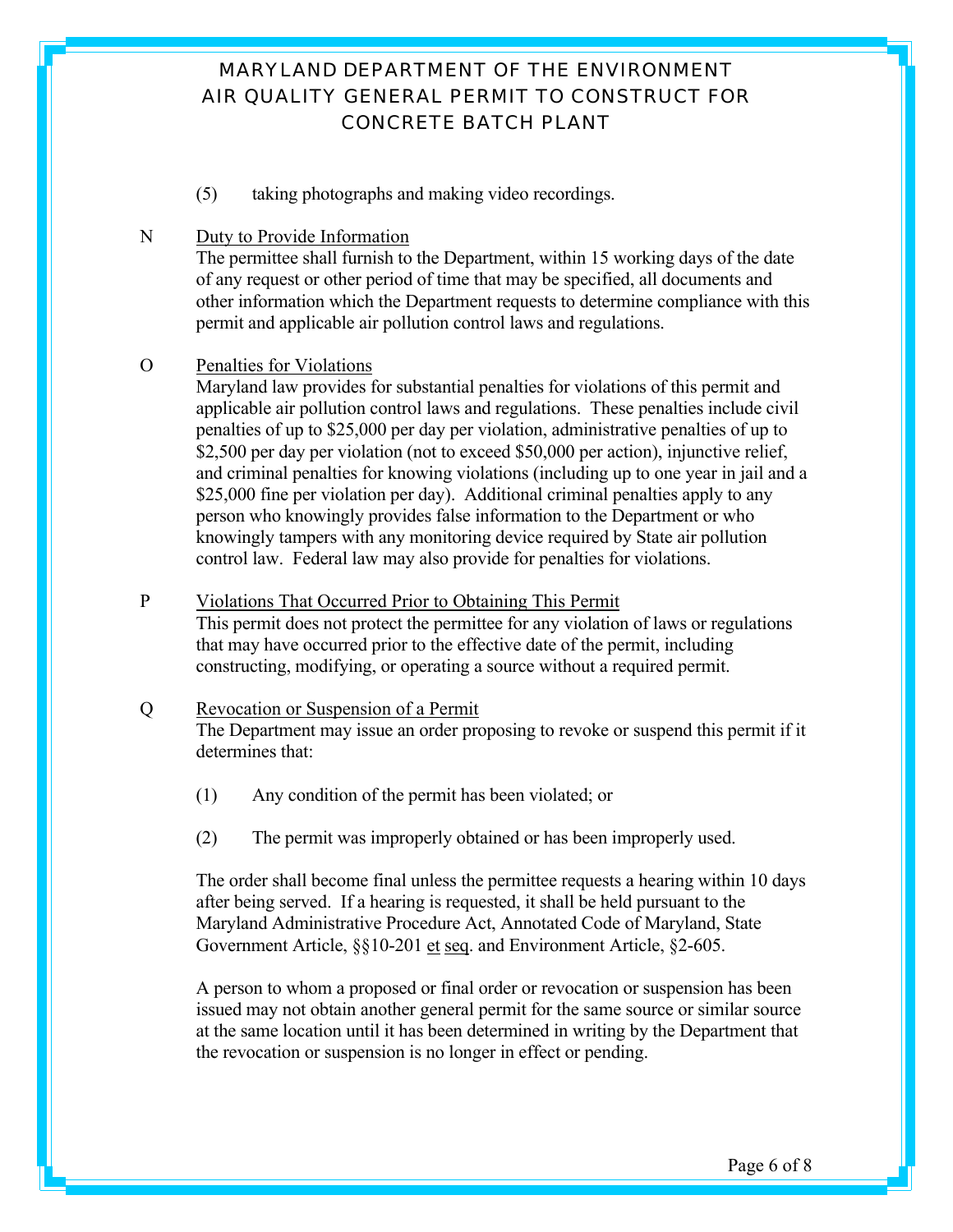- R Property Rights Not Created by Permit This permit does not create any property rights.
- S Severability

 If any provision of this permit is determined to be invalid for any reason, the other provisions remain in effect to the extent reasonable, and the invalid provision shall be considered deleted from the permit.

T Federal Enforceability

 The terms and conditions of this general permit to construct are federally enforceable only to the extent that they reflect regulations or other requirements that have been approved by the U.S. Environmental Protection Agency for inclusion in the Maryland State Implementation Plan (SIP) for the control of air pollution.

#### Part V Request for Coverage Requirements

A Request for Coverage Cost

 A person who desires to be covered by this general permit to construct shall provide all required information on the Request for Coverage form and submit the form to the Department together with the required fee of \$250 for each concrete batch plant. The fee must be paid by check or money order payable to: Maryland Department of the Environment/Clean Air Fund.

#### B Required Signatures

 The Request for Coverage form shall be signed by the applicant or an authorized representative of the applicant who shall make the following certification:

 "I certify under penalty of law that the information submitted in the Request for Coverage is, to the best of my knowledge and belief, true, accurate, and complete. I am aware that there are significant penalties for submitting false information, including the possibility of fine and imprisonment for knowing violations."

#### C Where to Submit

 A person shall submit the original of the Request For Coverage form and the required fee to the following address:

> **Maryland Department of the Environment Air and Radiation Management Administration P.O. Box 2037 Baltimore, Maryland 21230-2037**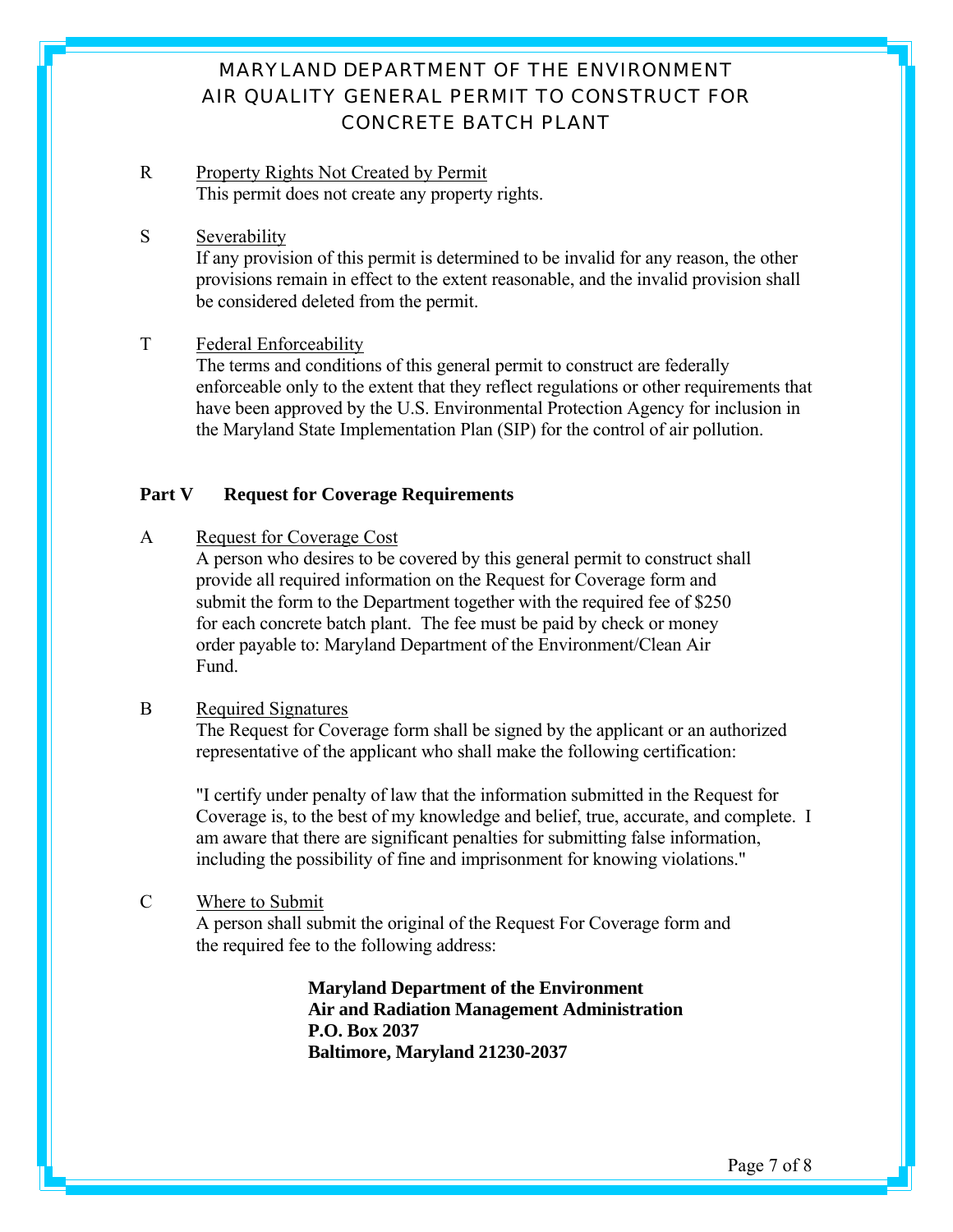The Request for Coverage form and the permit fee may be delivered in person to the Department at the following address:

> **Maryland Department of the Environment Air and Radiation Management Administration 1800 Washington Blvd, STE 720 Baltimore, Maryland 21230-1720**

#### D Effective Date

 The Air Quality General Permit to Construct is effective on the date that the Request for Coverage is completed, signed, and the permit fee paid to the Department. See Permit Part III (B). The Department will mail a letter to the applicant acknowledging the receipt of the Request for Coverage and fee and that the source is now covered by the specifically requested Air Quality Permit to Construct.

E Questions

 Questions regarding the Air Quality General Permit to Construct program may be directed to the Department's Air and Radiation Management Administration by calling (410) 537-3230.

Sey S Abru J.

George (Tad) S. Aburn, Jr., Director Air and Radiation Management Administration